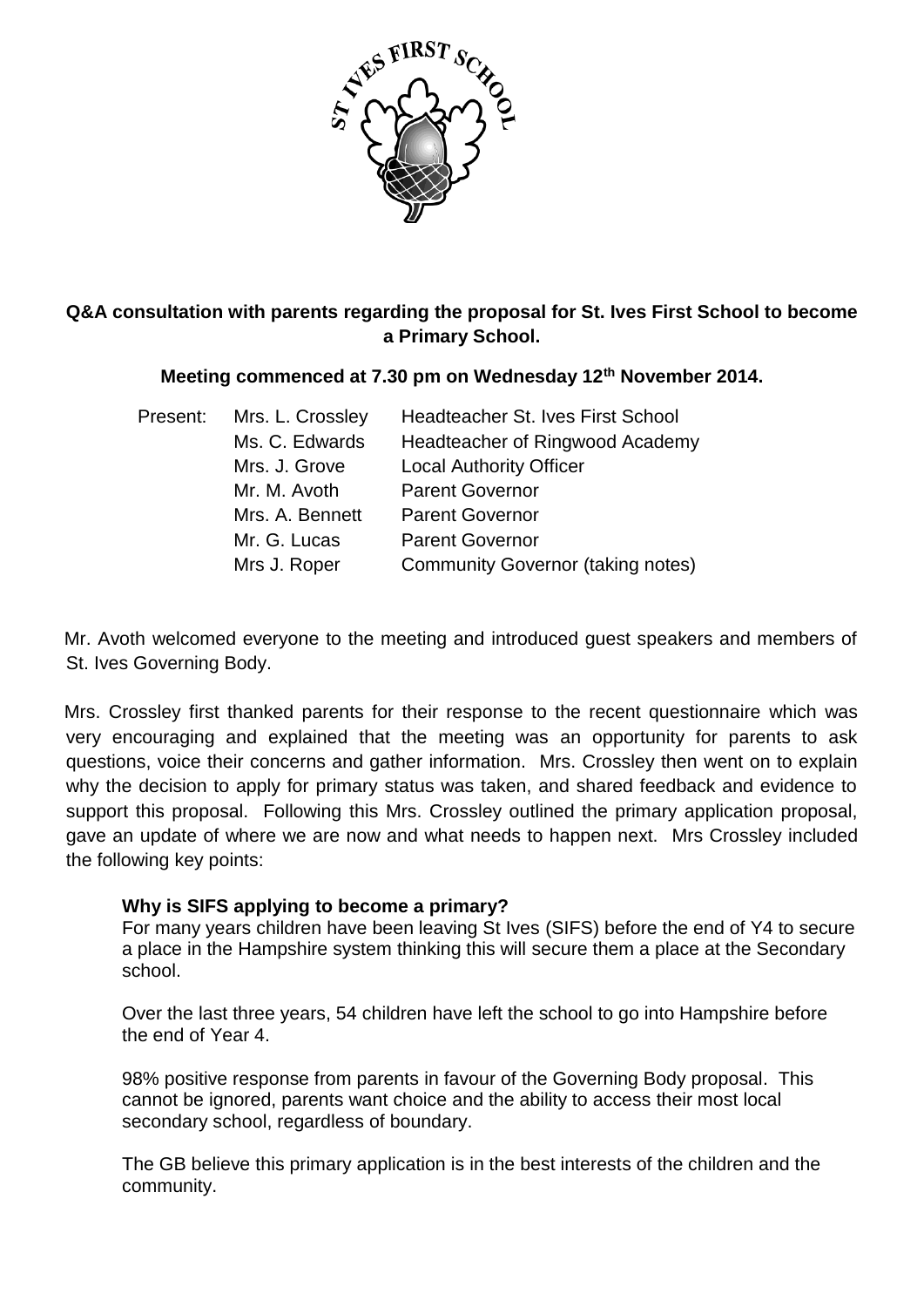### **Is it possible for SIFS to achieve primary status in 2015 given the change to its admission policy?**

There is no change to the school admission policy because the Governing Body are not lowering the age range of the school therefore the proposal remains the same, the Governing Body wish to seek for SIFS to become a Primary School on 1st September 2015.

#### **How would becoming a primary school affect the local middle schools?**

SIFS still very much supports our parents' choice to send their children to middle schools, this is about extending options for our parents, not closing doors.

SIFS will continue to work closely with the middle schools. Over the last three years the transfer of pupils at the end of Y4 has been extremely diverse and includes twelve different schools, Dorset and Hamsphire, middle and junior/Primary with an average of 8 children transferring to our feeder school, WMMS. This show how wide our leavers are scattered and therefore the impact on any one particular school is lessened.

## **Will becoming a primary put the school at risk of losing its outstanding Ofsted?** No

Ms. Edwards gave a comprehensive report on what being a feeder school means and how St. Ives would fit into the registration process of Ringwood Academy.

Finally Mrs. Groves explained the LA transport policy and the criteria which dictated who was eligible for transport to school. A map and detailed information on this topic would be provided by Mrs. Groves shortly.

There then followed a question and answer session where parents were encouraged to voice any concerns they had at the present time.

- **1. Parking is currently an issue – how will 2 additional classes exacerbate this situation?** Discussions around parking revealed that most schools experienced a similar problem. Parking would be revisited by the school if congestion became a serious problem and strategies put in place. It was acknowledged that upper KS2 children are expected to be significantly more independent and walking/cycling to school would be encouraged.
- **2. Did the Headteacher and Governors of St. Ives feel that the future size of the school would become a problem, i.e. would there be a need to build more classrooms etc**? The Headteacher and Governors felt that the current school buildings would be able to cope with the intake for Y5 in September 2015 and referred to the fact that St. Ives had once been a Primary School. Beyond this it was difficult to predict if further building work would be necessary. Space was not an issue.
- **3. Did the Headteacher anticipate there may come a time when mixed age classes would become necessary?**

The Headteacher replied that historically the Headteachers and Governors did everything possible to avoid mixed age classes. At the present time they can see no reason to deviate from this practice.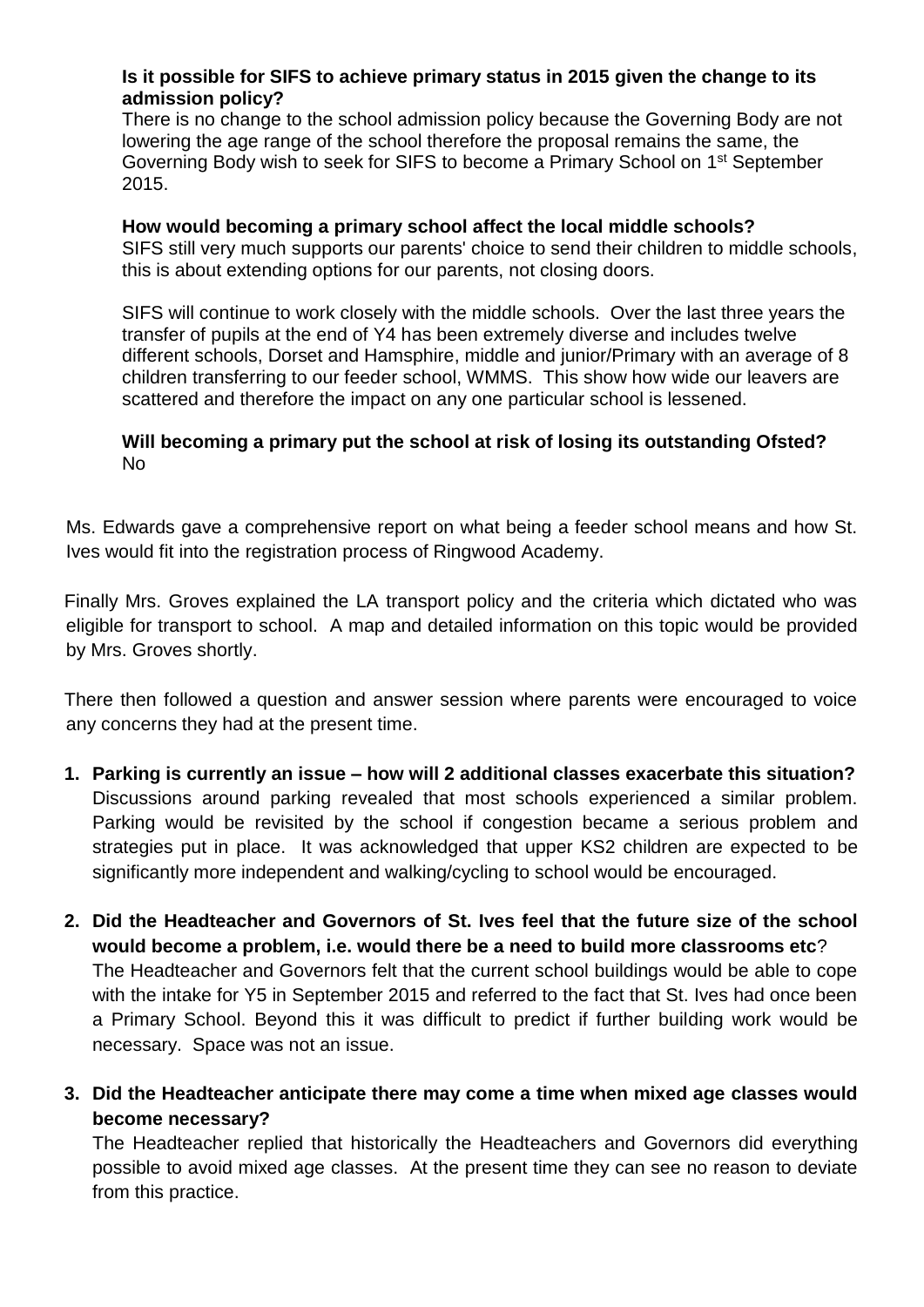## **4. Will there be a teacher?**

It is the intention that each class will be managed by one Teacher and one Training Assistant as per the rest of the school.

# **5. What help and support will there be to help the children during transition from primary to secondary school status?**

Transition of our children to other schools has always been important to St. Ives. Transitional process will remain the same, except they will be adapted and amended as appropriate to ensure the procedures taken provide the necessary support the children need at the time of transition.

# **6. How will children in and out of the catchment area of ST. Ives be treated by the Ringwood registration process and are they guaranteed a place?**

Children attending St Ives First School will be able to feed into two schools, WMMS and Ringwood Secondary as their two feeder schools. This automatically places children in the 'feeder' school admission criteria for both school regardless of whether they are out of catchment for St Ives.

### **7. What are the maximum classroom numbers?**

Class sizes are currently set at 34 children per class at KS2.

### **8. What about transport?**

Transport entitlement (free provision) is provided to the end of the respective educational year in the following cases:

- if the child is in Reception Year to Year 4 (aged between 4 & 9) and lives two miles or more from the catchment area or nearest school
- if the child is in Year 5 to Year 11 (aged between 9 & 16) and lives three miles or more from the catchment area or nearest school

Entitled transport is currently provided to the nearest or catchment area school where the child meets the qualifying criteria. Whilst these agreed areas remain unaltered, schools will continue to have entitled transport provided by the LA. However, if any school\* (including where this affects a relevant pyramid or network area) chooses to alter their catchment area or admissions policy, they will need to consult on their arrangements with the LA, as the LA is only legally required to provide transport to the nearest appropriate school. If schools change their arrangements, it will be their responsibility to inform parents.

If the catchment and nearest school do not have places available you may be offered transport to the 'nearest suitable school with places available considering efficient use of resources' – this will be decided by identifying the transport options, routes and timings (see section 1.6.6). You will need to contact the admissions team to find out which school in the area would qualify under this category.

Additional criteria apply to children from low income families*.* If families are in receipt of *Maximum Working Tax Credit, or the child is entitled to Free School Meals,* transport entitlement will be provided:

• in the case of children in Year 5 and 6 (aged  $9 - 11$ ) – to their catchment area or nearest school where the distance between home and the school is more than two miles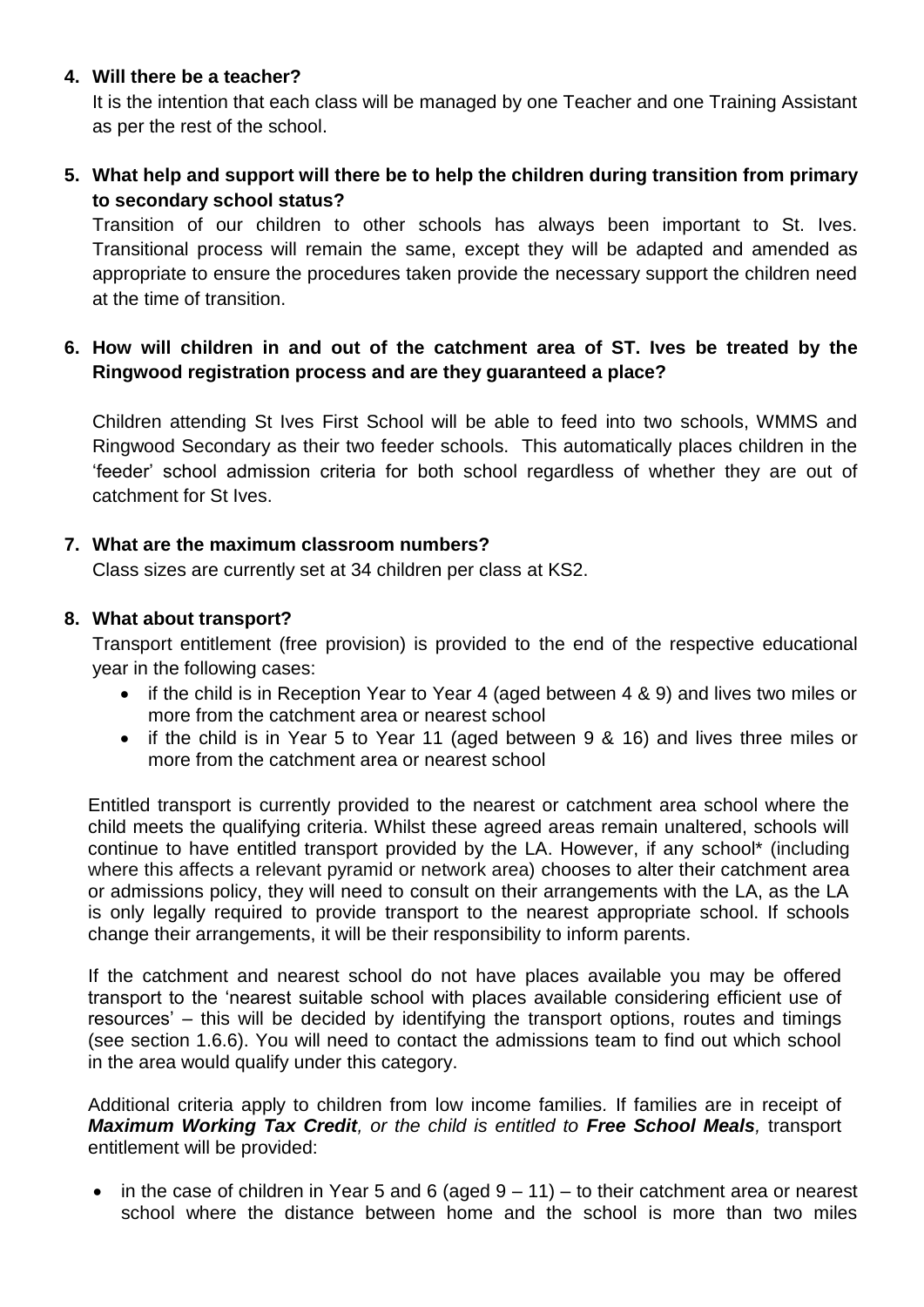(shortest available walking route),

If a child is attending a school on "parental preference" grounds i.e. the school applied for is not the catchment/nearest school (or one of the three nearest eligible schools in the case of 1.1.4 above) there is no duty for the Local Authority (LA) to provide transport and the families are responsible for their own arrangements.

**9. Has the LA seen the response from parents to the proposal relating to Primary school status?**

Following the meeting, the information gathered, along with proposal, will be made accessible to parents and governors and a copy will be sent to the LA.

**10 What happens if a family lives outside of catchment area, they already have one child attending St. Ives First School and 2 years later the parents wish to register a sibling at the school. Is there a chance the sibling will not automatically be offered a place.** Admission criteria at St. Ives School will then apply, i.e. after catchment the next benchmark is siblings already in school.

### **11 Will there be a change of name and uniform?**

Achieving Primary status will not necessitate changing the name of the school, or uniforn immediately. Changing the school logo will be a natural progression with children moving through the school. As and when parents wish to buy new uniform it would have the phase Primary as opposed to First on its logo.

# **12 Are there plans to extend the kitchen – the current kitchen is just about managing to cope with present numbers – surely it will require additional space to cope with the extra 2 classes?**

The headteacher stated that information had been received from the LA which contained details of the availability of funds to assist schools that need additional kitchen space. A bid has already been completed and posted.

**13 Will there be any alterations to the changing rooms in the swimming pool, bearing in mind the age of Year 5 and 6 children?**

This situation had already been identified and alternatives were being considered. The Headteacher acknowledged that upper KS2 would require a more discrete situation for changing and the school would be mindful of this.

#### **14 How likely is it that this proposal will be accepted?**

A very encouraging and positive response has been received from all parties and the school governors feel that the LA should listen to the voice of our parents and community. The LA officer explained that the proposal to go ahead in September 2015 was acceptable due to the school not changing its admission criteria ie lowering its age range, just extending its age range. She advised parents to apply for their middle school/Hampshire place as normal but the place could be withdrawn if St Ives were successful in becoming a primary school.